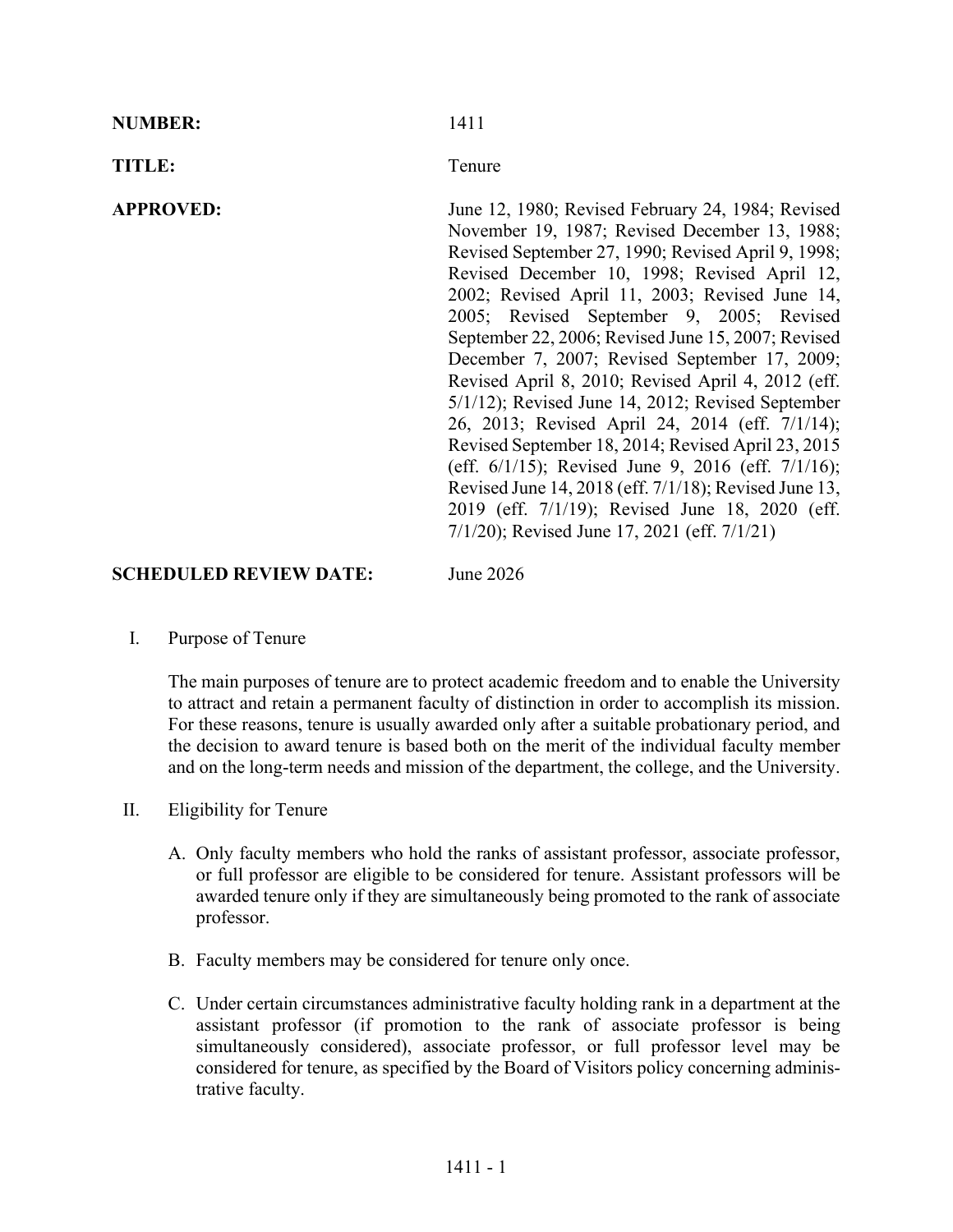D. Since tenure is granted as a faculty member in an academic department or program, the award of tenure does not imply continuance in any full-time or part-time administrative position, nor does it imply continuance of any specific work assignment within or outside the department in which tenure is granted.

## III. Probationary Period

A. The probationary period begins with the initial full-time, tenure-track appointment at Old Dominion University at the rank of instructor, assistant professor, associate professor, or full professor; only time spent in a tenure-track position at one of these ranks is counted as part of the probationary period.

Subject to agreement by the University and the faculty member, any academic year in which a faculty member was on a full-time tenure-track appointment in one of these ranks for at least one semester, may be counted as one year of the probationary period.

- B. The following do not count as part of the probationary period:
	- 1. Time in the rank of assistant instructor, lecturer, master or senior lecturer, faculty of practice, clinical faculty, artist-in-residence, performer-in-residence, writer-inresidence, research professor, research associate professor, research assistant professor, research associate, or any part-time position.
	- 2. Time in appointment as an administrator, that is, in a position designated as a teaching/research administrative position or as a classified position in the state personnel system. (Time spent in a teaching and research faculty position as defined in the state personnel system will count as part of the probationary period, even if administrative responsibilities are assigned as part of that position; normally, departmental administrative positions such as chair or assistant chair will thus count as part of the probationary period.)
	- 3. Time in a position that involves no teaching of credit courses, for example as a teacher of children or a therapist in the Children's Learning and Research Center or as a teacher of exclusively noncredit course work.
	- 4. Time spent on leave of absence.
	- 5. Time spent on faculty exchanges (including nationally competitive fellowships) if the faculty member so chooses.
- C. A period of time, not to exceed one year<sup>[1](#page-12-0)</sup>, may be excluded from the probationary period, upon the approval of the provost and vice president for academic affairs subject to the following conditions.
	- 1. That the faculty member submits a request in writing to the department chair. The department chair and the dean shall forward the request with a recommendation to the provost and vice president for academic affairs.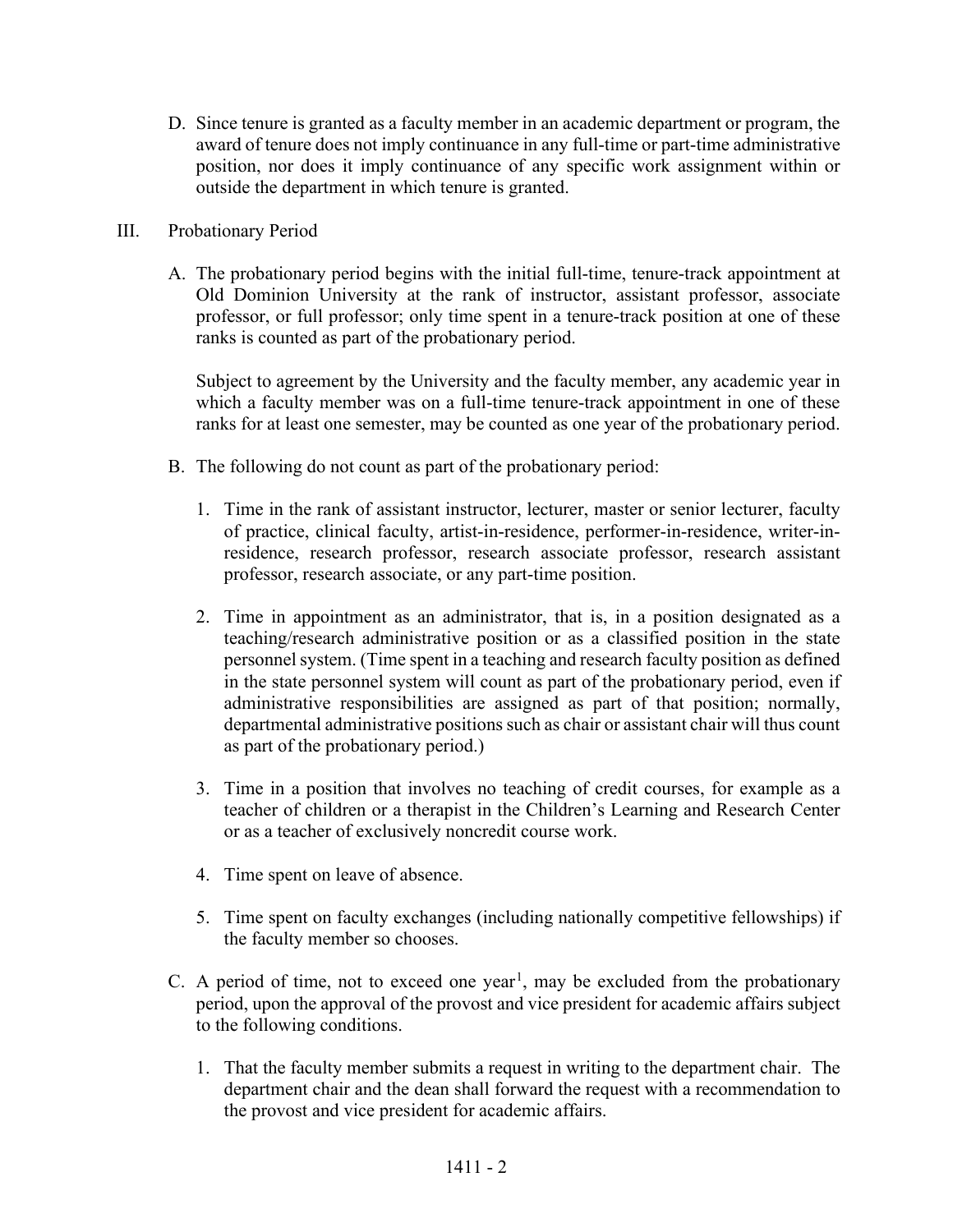- 2. The request must be the result of the occurrence of a serious event. A "serious event" is defined as a life-altering situation which requires the faculty member to devote a significant fraction of each day to alleviate the impact of the event for a period greater than six weeks and less than one year. These events may include the birth of a child, adoption of a child under the age of six years, serious personal illness or care of an immediate family member, such as a parent, stepparent, child, spouse, or domestic partner.
- 3. The faculty member shall provide documentation to justify the time requested and the seriousness of the event.
- 4. The request shall be made no later than one year from the first day of the serious event.
- 5. The faculty member must have been adequately performing the duties assigned prior to the first day of the serious event.
- 6. Faculty who are awarded this exclusion shall have no requirements or expectations beyond those of any probationary faculty member.
- 7. Work accomplished during the excluded period may be cited in the tenure case.
- 8. Requests for exclusion may be made at any time during each academic year. No request shall be made after the application for tenure has been submitted.
- 9. Decisions will be made within 60 days of the receipt of the faculty member's request by the department chair.
- 10. The decision of the provost and vice president for academic affairs is final.
- D. The maximum total period for full-time probationary appointments (excluding periods not counted, see section III.B.) is six years, unless an approved extension is granted (see section III.C.). If the tenure decision is negative, a one-year terminal appointment is offered.
- E. The length of the probationary period may be reduced in any of the following instances:
	- 1. A faculty member initially appointed to the rank of full professor may be considered for tenure in the second year of service and would be notified of a tenure decision according to the schedule in the Teaching and Research Faculty Handbook; if tenure is awarded, a tenure contract will be offered for a third year of service. In addition, the probationary period for a full professor may be eliminated, and an initial tenure appointment may be recommended to the Board if such an appointment has been requested by the chair, voted on by the departmental tenure committee, the college promotion and tenure committee, the University Promotion and Tenure Committee and approved in writing by the dean, the provost and vice president for academic affairs, and the president. It is the sense of the Board of Visitors that the procedure of eliminating the probationary period for tenure should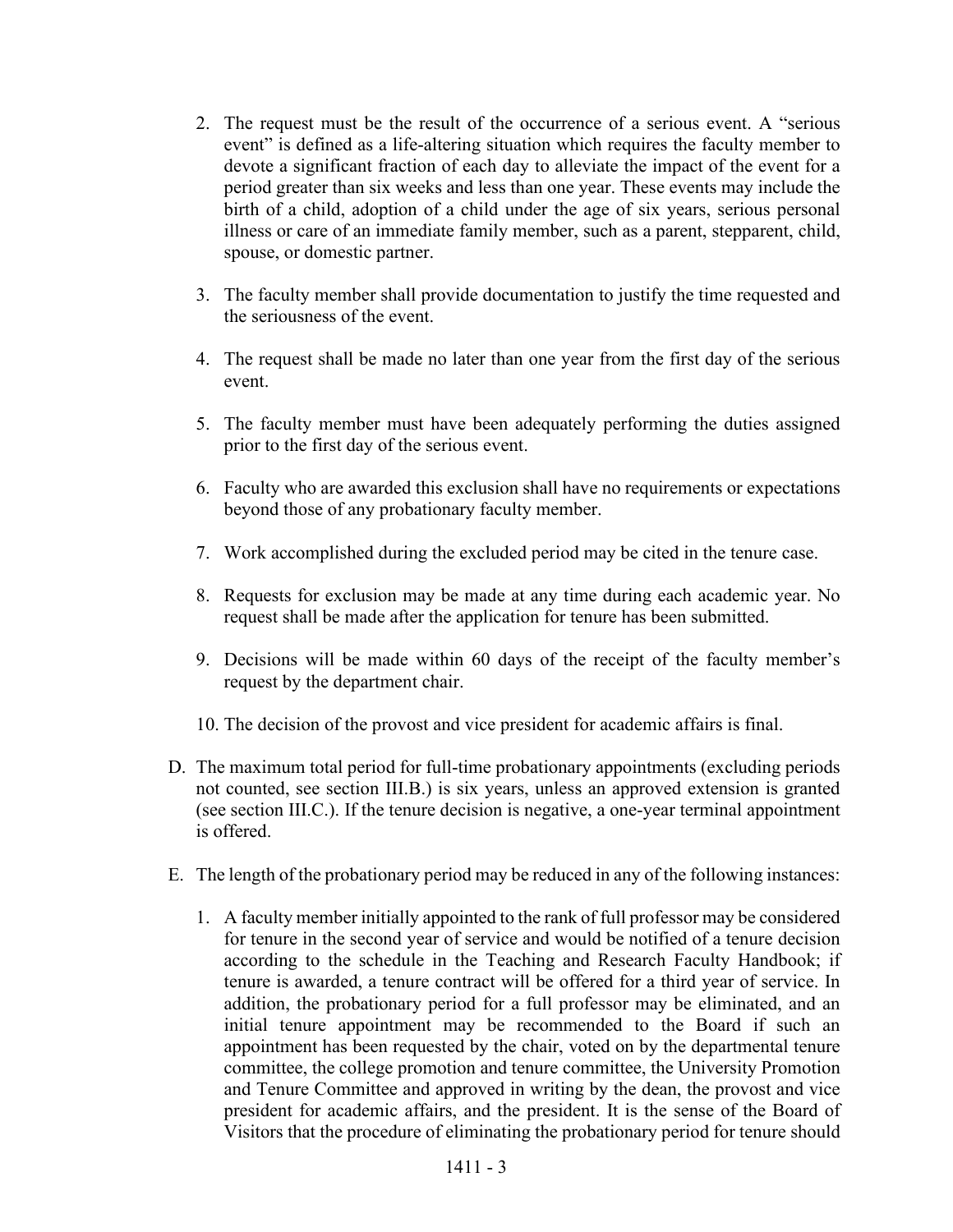be rarely used. (Please refer to the policy on Initial Appointment of Teaching and Research Faculty for additional information on an initial appointment with tenure.)

- 2. A faculty member initially appointed to the rank of associate professor may be considered for tenure in the fourth year of service and would be notified of a tenure decision according to the schedule in the Teaching and Research Faculty Handbook. If tenure is approved, a tenure contract will be offered for the fifth year. In addition, the probationary period for an associate professor may be eliminated, and an initial tenure appointment may be recommended to the board if such an appointment has been requested by the chair, voted on by the departmental tenure committee, the college promotion and tenure committee, the University Promotion and Tenure Committee and approved in writing by the dean, the provost and vice president for academic affairs, and the president. It is the sense of the Board of Visitors that the procedure of eliminating the probationary period for tenure should be rarely used.
- 3. A faculty member may apply for early consideration for tenure, if the faculty member believes that he or she has met or exceeded the expectations of quantity and quality of achievements for teaching, scholarship, research, and service needed to quality for tenure before the end of the normal probationary time period. The criteria for the award of tenure for such faculty will be the same as those who apply after the normal probationary time period, i.e., the total body of work must be equivalent to that expected after a normal probationary period. A faculty member who applies for early consideration for tenure and is denied tenure will be offered a terminal contract for the ensuring year. It is the sense of the Board of Visitors that only demonstrably exceptional faculty or faculty with equivalent experience at a commensurate rank at another accredited institution of higher education or national institutions will be awarded tenure under this clause. Demonstrably exceptional is defined as meeting or exceeding expectations for quantity and quality of achievements for teaching, scholarship, research, and service needed to qualify for tenure prior to the conclusion of the normal probationary period. Any faculty member considering an application for early consideration for tenure should first elicit feedback on this plan from the department chair, the dean, the provost and vice president for academic affairs, and the chair of the departmental Tenure Committee, in particular, in a case where no pre-tenure review has occurred yet.
- 4. A faculty member who applies for tenure before the end of the standard probationary period cannot withdraw from the tenure process after the provost and vice president for academic affairs has approved the final list of external reviewers (Section V.C.2.).
- IV. Criteria for the Award of Tenure
	- A. The following criteria are used in the evaluation of every candidate for tenure. Each faculty committee and administrator considering a tenure case must specifically address each of these criteria as they apply to that case in the written recommendations that are submitted up the line to the provost and vice president for academic affairs.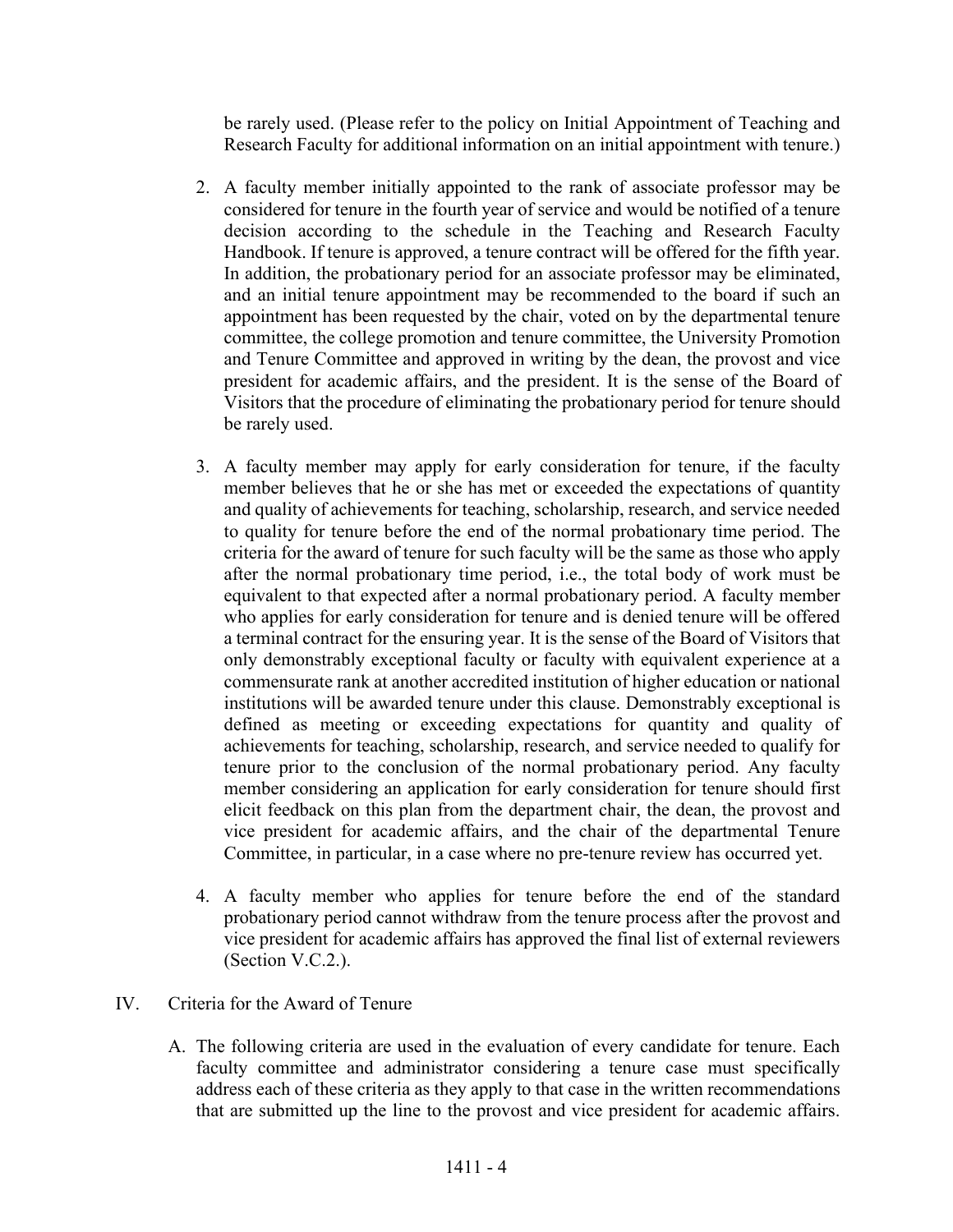Committee votes must be recorded in the recommendations. In cases in which a vote is not unanimous, reasons for negative votes must be included.

- B. Criteria to be used are as follows:
	- 1. Since tenure may be awarded only to faculty members who hold the rank of associate or full professor or who are being simultaneously appointed to one of those ranks, any faculty member awarded tenure must meet the minimum requirements for the rank of associate professor.
	- 2. Merit Merit of the faculty member in teaching, research and service over the entire probationary period and the contributions made by the faculty member in these areas to the University. Scholarly and teaching activity up to six years before the tenure decision should be considered, which can include activity at another accredited institution of higher education or national research institutions. (For definition of teaching, research, and service and a discussion of methods of evaluation, see policies and procedures concerning evaluation of faculty members, evaluation of teaching, evaluation of scholarly activity and research, and evaluation of service.) In addition to information supplied by faculty information sheets, the chair's evaluation and other material presented by the department, an opportunity shall be made available for the faculty member to provide in writing any other material in support of the tenure candidacy. It is the responsibility of the department chair and the departmental promotion and tenure committee to provide an assessment of the quality of the publications for the faculty being considered for tenure. It is the responsibility of the faculty member to ensure that all information submitted by him or her in support of tenure is factually accurate and valid, and to provide corroborating evidence (e.g., web links, complete citations, grant numbers, etc.) for all claimed accomplishments. The evidence should address the quality of the journals and the reputation of book and other such publishers. Fraudulent or non-valid claims can lead to faculty sanctions, including denial of tenure. The department chair should work with tenure candidates to ensure the completeness and accuracy of their portfolios. The department chair and the department promotion and tenure committee as a part of the regular review process should verify the accuracy of portfolio elements that are central to the tenure case. Should concerns be raised about the validity of a candidates' claims by external or internal reviewers, it is the chair's responsibility to verify those claims. The tenure process will be paused while the chair verifies those claims. In case of material developments, additional documentation may be added to the portfolio before the conclusion of the evaluation process with the concurrence of the department chair and dean.

External evaluation of the quality of the faculty member's research performance will be required from nationally recognized experts in the faculty member's field. Candidates for tenure are responsible for the preparation of the research portfolio and curriculum vitae to be sent to external reviewers. Candidates for tenure should provide a statement of potential external and/or internal reviewers with whom there is a conflict of interest, e.g., co-authors, co-investigators, etc.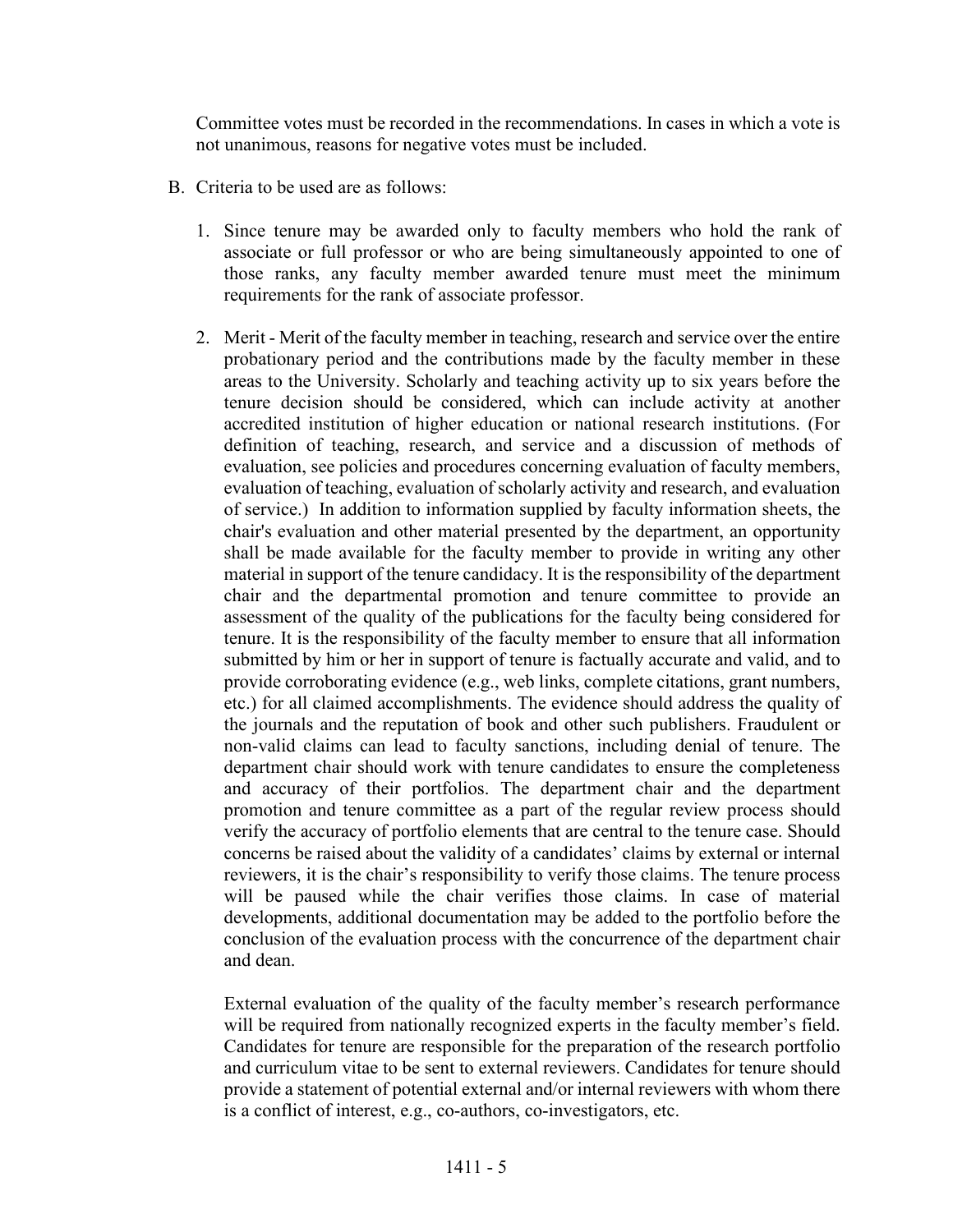- a. A curriculum vita will be required of each external reviewer. Each reviewer will be asked to describe any personal or professional relationship with the candidate. It is the responsibility of the chair to include a curriculum vitae of each reviewer. For tenure of department chairs, the responsibility belongs to the dean.
- b. External reviewers will be asked to evaluate all submitted material mailed to them based on the department's approved criteria for the evaluation of scholarly activity and research. In the case of the arts, reviewers may be asked to consider works of art or performances. External reviewers will be asked to evaluate: a) the quality of the scholarship or creative work under review; and b) the scholarly reputation (regional, national, international) of the candidate.
- c. All candidates for tenure and promotion will be required to have their scholarship evaluated by no fewer than four external reviewers. If fewer than four reviews are received, the chair will choose additional reviewers alternately from the lists of the department promotion and tenure committee and of the candidates.
- 3. The determined long-term needs of the department, college, and University, including at least the following:
	- a. The long-term enrollment of the department.
	- b. The need for an additional specialist in the faculty member's area of specialization as a permanent member of the department in terms of the mission of the department, the college, and the university.
	- c. The tenure structure of the department. (Although no maximum percentage of faculty members on tenure is established, all committees and administrators considering tenure must take into account the need for flexibility in course offerings and the desirability of a tenure structure that will allow openings for new tenured faculty members in the ensuing decades so that new areas of specialization and new needs can be met. The position of other nontenured faculty members in the department, anticipated retirements, or other known departures, and projected new programs or changes in directions must be considered.)
- 4. No person can be awarded tenure unless convincing evidence is provided of effective teaching.
- 5. No faculty member can be awarded tenure unless convincing evidence is provided of successful performance in scholarly activity and research, as judged by the department's approved criteria for the evaluation of scholarly activity and research. It is the faculty member's responsibility to include these criteria in the research portfolio submitted to external reviewers and in the data file submitted internally. If these criteria changed during the faculty member's probationary period, he or she can choose which version to submit. All evaluations of the faculty member's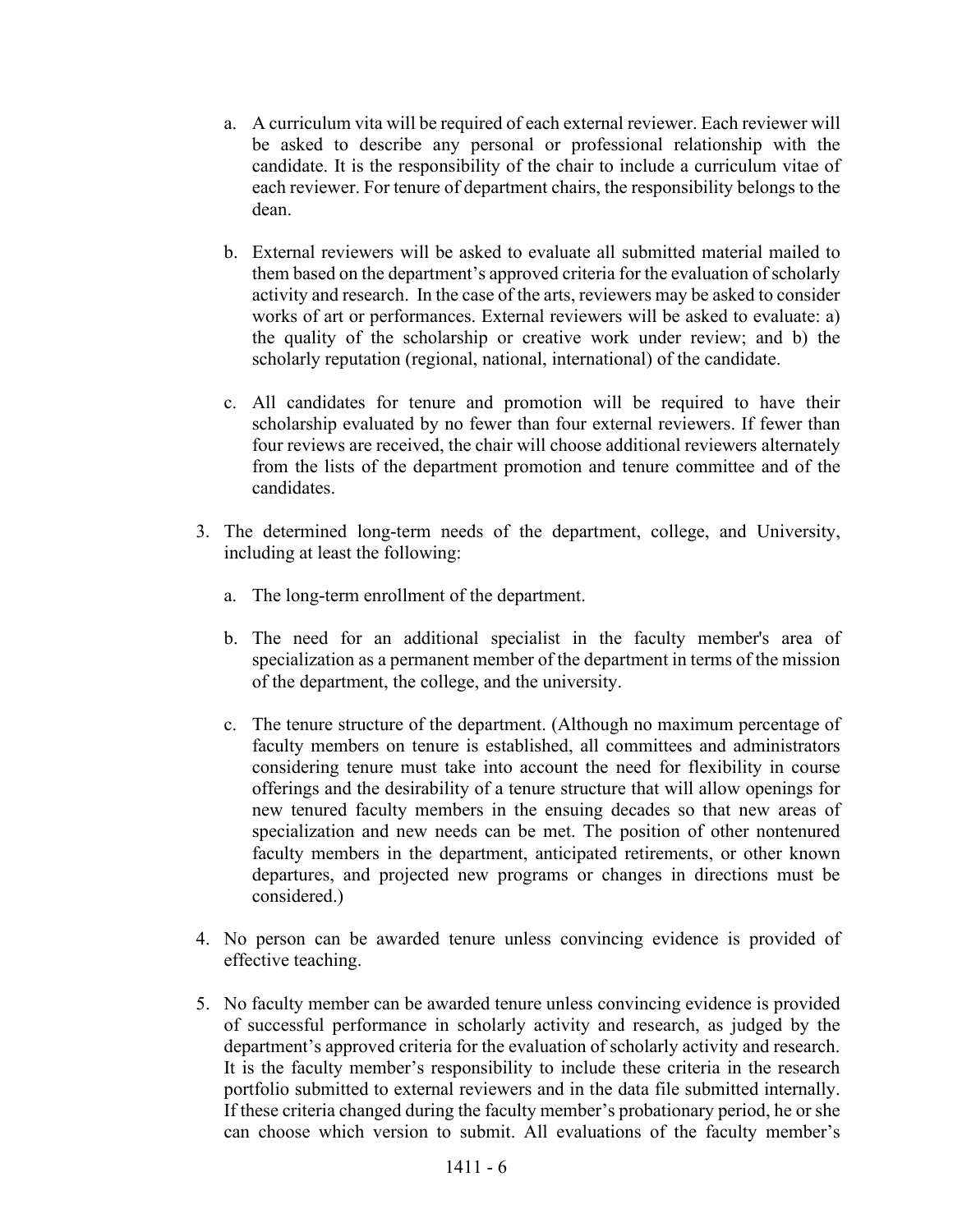research and scholarly activity, at every stage of the tenure process, should be guided by these criteria.

- V. Procedures for Tenure Consideration<sup>[2](#page-12-1)</sup>
	- A. The provost and vice president for academic affairs, fifteen months prior to the date for giving notification of the tenure decision, shall formally advise the professor that the limit of the probationary period is approaching, and explain what procedures should be followed by those wishing to be considered for tenure.
	- B. The initial steps of the review process are normally conducted by the chair of the department or unit with which the candidate for tenure is affiliated, assuming the chair has tenure. If the chair is not tenured, he or she may not be involved in any aspect of the tenure decision. In that case, the dean of the college housing the department should appoint a tenured member of the department in question to act in the chair's stead. This faculty member shall not take part in any deliberations or votes of the departmental, college or University tenure committee. If the candidate for tenure is the chair of a department, the dean shall conduct the initial steps of the review process but will not write a separate recommendation at the departmental level.
	- C. External review process
		- 1. The responsibility for initiating the external review, securing the reviewers, and forwarding complete review files to the dean, provost and vice president for academic affairs, and the University Promotion and Tenure Committee belongs to the department chair or his/her replacement if the chair is not tenured (see section V.B.).
		- 2. External reviewers with academic positions will hold the same rank or higher than the promotion rank for which the faculty member is being considered; exceptions should be justified by the dean. The department tenure and promotion committee and the candidate will prepare separate lists of potential reviewers. The candidate will review both lists and will document personal and professional relationships with all potential reviewers, including potential conflicts of interest. This documentation will become part of the tenure file. The chair (or replacement, see section V.B.) will select three reviewers from the candidate's list and three reviewers from the department tenure and promotion committee's list; the chair (or replacement, see section V.B.) will provide this list of reviewers to the dean. The dean will submit an agreed upon list to the provost and vice president for academic affairs for final approval prior to initiating the review process. The final list of external reviewers, together with the documentation of personal and professional relationships by the candidate (as outlined above), should be included as part of the application package for all internal reviewers. External reviewers should not be close collaborators or (former) mentors of the candidate. In general, co-authors on publications should be excluded as external reviewers, except as permissible under the departmental statement on evaluation of research (see the Policy on the Evaluation of Scholarly Activity and Research). The selection of potential external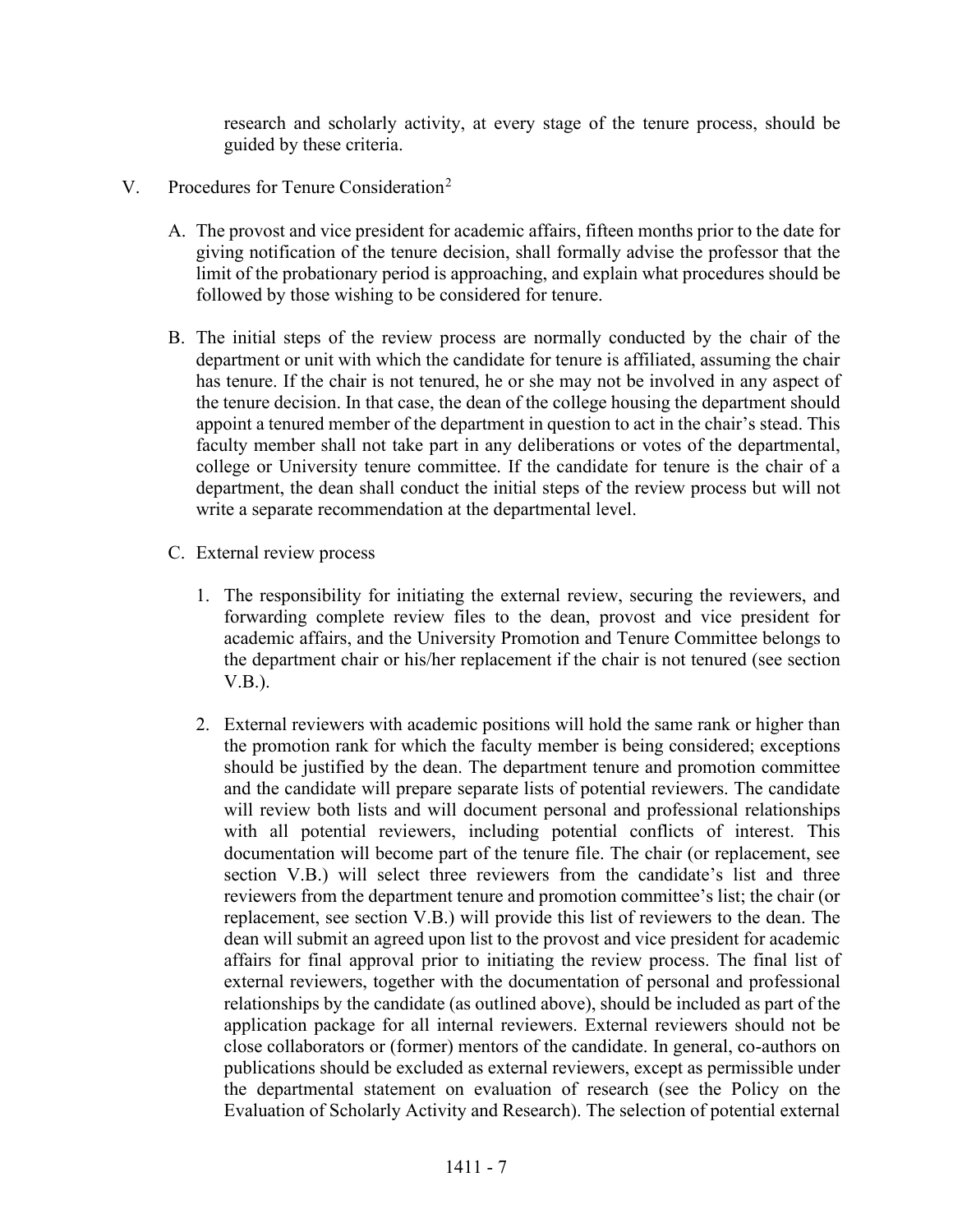reviewers must be completed before the end of the semester prior to the submission of credentials for tenure.

- 3. External reviews will be confidential; reviewers will be so advised. Requests for exception to the confidentiality of external reviews should be made directly to the provost and vice president for academic affairs before the reviewers are asked to submit evaluations. If an exception is approved, candidates for tenure will be allowed access to the substance of external reviews, but the authorship of specific external reviews and other identifying information contained therein will remain confidential. All external reviewers will receive a standard letter sent by the chair (or replacement, see section V.B.) but prepared by the provost and vice president for academic affairs in consultation with the deans and a copy of the policy on external reviews so their responsibilities will be clear.
- 4. The University and college administration will assist departments where reasonable expenses are necessary to obtain appropriate external reviews.
- D. Initial consideration of tenure cases is conducted by the tenured faculty of the department.
	- 1. The tenured faculty of a department may determine that a tenure committee of a specified size will be selected from their membership to conduct the tenure deliberations and make recommendations to the chair (or replacement, see section V.B.). In this case, the entire full-time department faculty will elect the committee. It is the responsibility of this committee to determine the opinions of tenured members of the department not serving on the committee.
	- 2. In departments where fewer than three members are tenured, the dean, in consultation with the chair (or replacement, see section V.B.), will appoint enough additional tenured faculty members to form a committee of at least three members.
	- 3. Candidates for tenure should provide a statement of potential external and/or internal reviewers with whom there is a conflict of interest, e.g., co-authors, coinvestigators, etc.
	- 4. The tenured faculty of the department, or the members of the tenure committee, elect a chair of the committee among their members. It is the responsibility of that chair to direct the committee members to consider and apply the relevant sections in the Teaching and Research Faculty Handbook and the departmental statement on research evaluation in their comments and votes.
	- 5. No dean, associate dean, assistant dean, or other full-time administrator or department chair (or replacement, see section V.B.) shall attend or participate in the deliberation of the departmental, college, University Promotion and Tenure Committee, or the tenured faculty of the department serving as a group to consider tenure, except in those cases when such committees or groups may, at their discretion, request administrators or chairs to answer specific questions concerning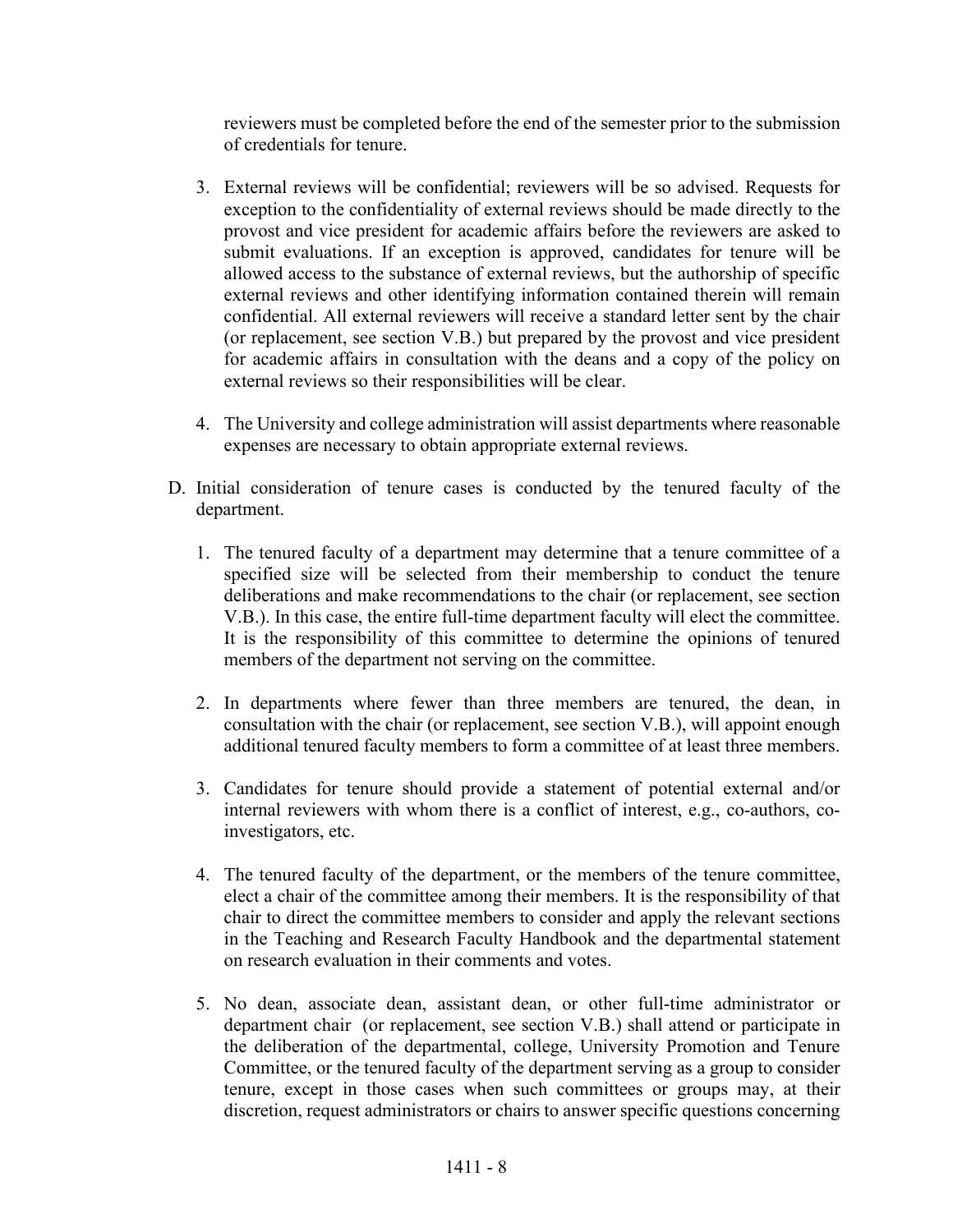tenure cases. The deliberations of all three committees are confidential and must not be shared with anyone outside of the committee.

- 6. The college committee shall consist of one tenured faculty member from each department in the college. All members of college promotion and tenure committees shall be elected directly by the faculties they represent for a one-year term renewable twice for a total of three years. This member shall be chosen by majority vote of all full-time, tenure-track teaching and research faculty members of the department, present and voting, by secret ballot before April 15 of each year for the ensuing year. Every reasonable effort should be made to ensure that there are at least three full professors on the college committee. No person shall serve on a college promotion and tenure committee for more than three years consecutively but is eligible for reelection after an absence of at least one year. The representative from a tenure candidate's department will participate in deliberations in the candidate's case but will not cast a vote.
- 7. The University Promotion and Tenure Committee shall consist of one tenured full professor from each of the major degree-granting academic colleges. This member shall be elected by his/her college's promotion and tenure committee(s) by September 15. The University Promotion and Tenure Committee shall elect one of its members as chair.<sup>[3](#page-12-2)</sup> No person shall serve on the University Promotion and Tenure Committee for more than three years consecutively but is eligible for reelection after an absence of at least one year. The representative from a tenure candidate's college will participate in deliberations in the candidate's case but will not cast a vote.
- 8. Any committee member who participates in the tenure process votes at most only once or any particular case.
- 9. In order to ensure transparency, fairness, and equity in the internal review process, a faculty member or administrator who participates in the tenure process must disclose any potential conflict of interest that might undermine the credibility of the process. The chair of the department (or replacement, see section V.B.) will work in consultation with the dean of the college to decide whether the person should be excluded from serving on the review committee.
- 10. The faculty member under consideration is informed whenever a committee is considering tenure and is given an opportunity to submit a statement (in electronic form) to the Provost's Office in support of their tenure case, or to correct any factual misinformation in previous recommendations. The Provost's Office will add such statements to the candidate's file.
- 11. In case of material new accomplishments before the conclusion of the evaluation process, additional documentation may be added to the portfolio with the concurrence of the dean. Such additional material must be clearly marked as such and dated at the time of addition to the tenure file by the Provost's Office. If such additional documentation is considered, this must be clearly documented in the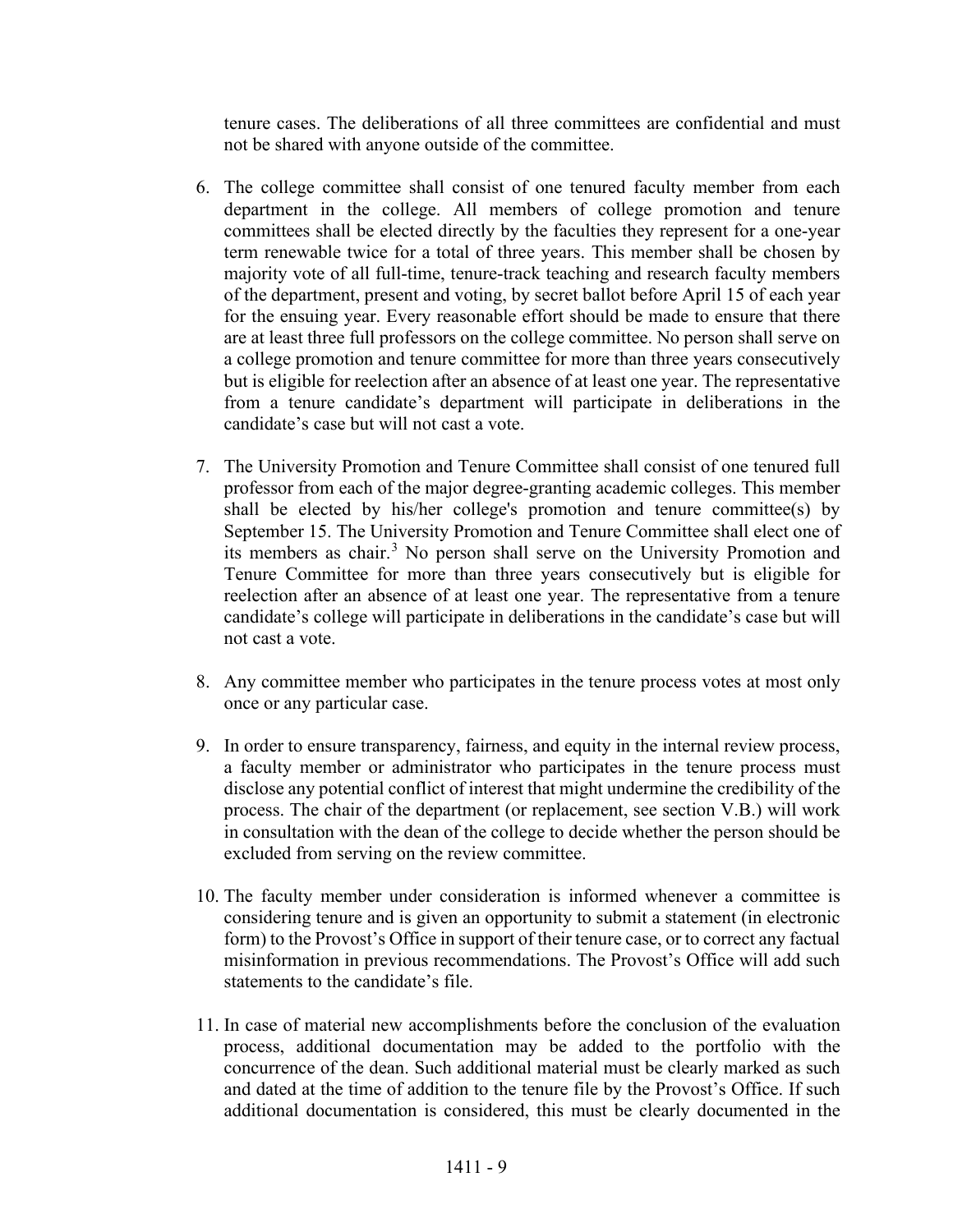recommendation letters by the committee or individual (e.g. dean) who first see this new material.

- E. The committee or group of tenured faculty makes its recommendations to the chair (or replacement, see section V.B.) together with reasons for the recommendation (including a minority statement in the case of a non-unanimous vote). All committee members shall vote yes or no through a secret ballot, after participating (either in person or remotely) in the deliberation of the committee. Proxy votes or votes submitted by non-secure means (e.g., email or communication accessible to a third party) are not permitted. The chair of the committee shall record the names of all members participating in the discussion and voting in the recommendation letter, as well as the total number of votes in favor and against. Only those faculty present as the candidate is being interviewed during the deliberations can participate in drafting or approving the letter. In instances of a non-unanimous vote, the minority opinion must be included in the committee recommendation and the minority must be given the option to write a minority opinion. A copy of the recommendation letter will be sent to the faculty member by the chair of the committee. Considering this recommendation, the department chair (or replacement, unless the dean is acting in the chair's stead, see section V.B.) makes an additional evaluation and recommendation concerning tenure. A copy of that review and recommendation letter will be sent to the faculty member and the dean by the chair of the department.
- F. If either the tenured faculty (or their committee), or the chair (or replacement, see section V.B.), or both recommend tenure, the credentials of the faculty member together with the recommendations of the tenured faculty (or their committee) and the chair (or replacement, see section V.B.) are forwarded to the tenure committee of the college, which examines the facts and the recommendations and makes a recommendation to the dean. All eligible committee members shall vote yes or no through a secret ballot, after participating (either in person or remotely) in the deliberation of the committee. Proxy votes or votes submitted by non-secure means (e.g., email or communication accessible to a third party) are not permitted. Members who are eligible to vote on a specific candidate's tenure application are defined in section V.D.4. In instances of a non-unanimous vote of all eligible voting members, the minority opinion must be included in the committee recommendation and the minority must be given the option to write the minority opinion. A copy of the recommendation letter will be sent to the faculty member by the chair of the committee.
- G. If neither the departmental committee nor the chair (or replacement, see section V.B.) recommends tenure for the faculty member, tenure is not granted in the ensuing year. The faculty member is given a terminal contract for the ensuing year unless a further review is requested.

If the faculty member requests further review, all materials, including departmental and chair evaluations and recommendations are forwarded to the college tenure committee, which makes a separate recommendation to the dean. All committee members should vote yes or no through a secret ballot. In instances of a non-unanimous vote, the minority opinion must be included in the committee recommendation and the minority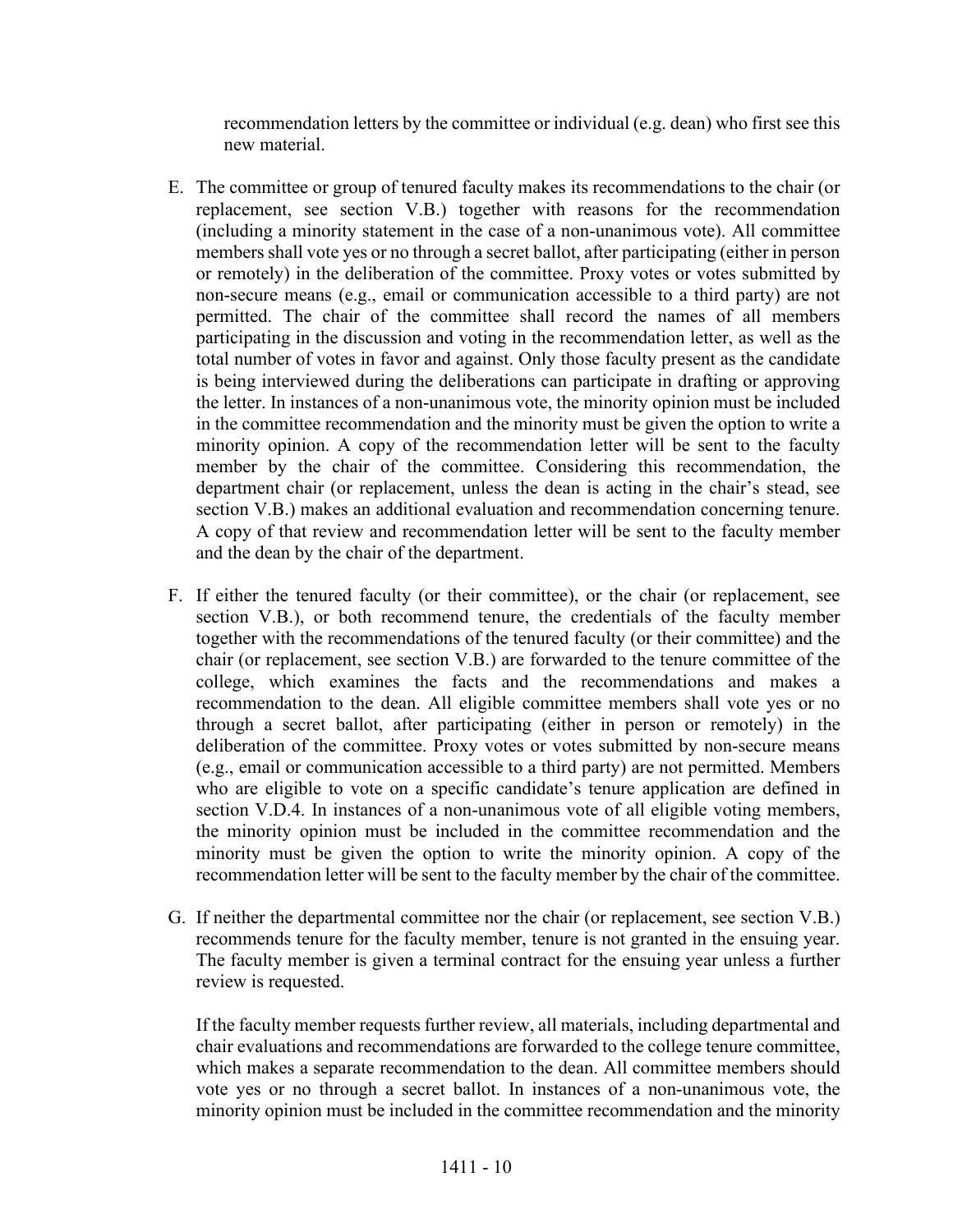must be given the option to write the minority opinion. The dean then makes a decision concerning tenure and informs the faculty member.

If either the decision of the college committee or that of the dean is positive, the faculty member's case is considered in accordance with the procedures in the following paragraphs. If both decisions are negative, the faculty member may request, within two weeks, a further review by the provost and vice president for academic affairs, who makes a final determination concerning further consideration of tenure.

- H. The dean of the college examines the facts and all previous recommendations and makes a recommendation concerning tenure, which is forwarded to the provost and vice president for academic affairs, with a copy to the faculty member.
- I. The University Promotion and Tenure Committee, consisting of one tenured full professor from each of the major degree-granting academic colleges, examines the facts and all previous recommendations and documentation and makes a recommendation (with reasons) concerning tenure, which is forwarded to the provost and vice president for academic affairs. All eligible committee members shall vote yes or no through a secret ballot, after participating (either in person or remotely) in the deliberation of the committee. Proxy votes or votes submitted by non-secure means (e.g., email or communication accessible to a third party) are not permitted. Members who are eligible to vote on a specific candidate's tenure application are defined in section V.D.5. In instances of a non-unanimous vote of all eligible voting members, the minority opinion must be included in the committee recommendation and the minority must be given the option to write the minority opinion. The Office of the Provost will provide a copy of the recommendation letter to the dean of the college, the department chair and the faculty member.
- J. The provost and vice president for academic affairs, after examining all submitted documents and consulting with appropriate staff members, makes a determination concerning tenure for the faculty member. If the recommendations from all committees and administrators previously acting on the case have not all been the same, or if the provost and vice president for academic affairs disagrees with the recommendations that have been the same, then the provost and vice president for academic affairs shall consult with the University Promotion and Tenure Committee and with the chair (if tenured) and dean concerned.
- K. If the determination of the provost and vice president for academic affairs is in favor of tenure, the provost and vice president for academic affairs forwards the faculty member's name to the president for presentation to the Board of Visitors as a candidate for tenure. The Board of Visitors will act on the case according to the schedule in the Teaching and Research Faculty Handbook of the year in which it is being taken up. Upon approval of the Board of Visitors, the faculty member is offered a tenure contract for the coming year.
- L. If the determination of the provost and vice president for academic affairs is against tenure, the faculty member is notified according to the schedule in the Teaching and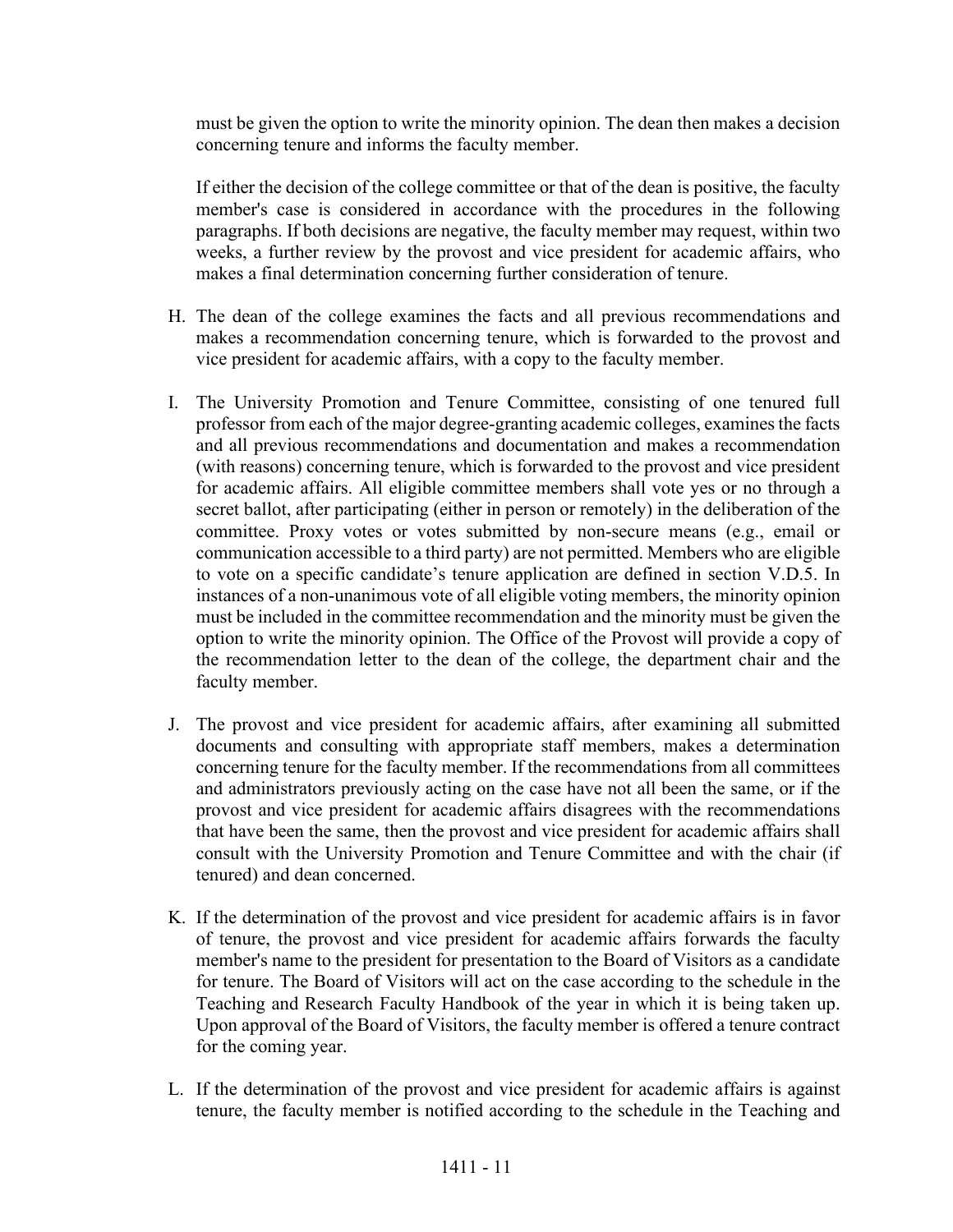Research Faculty Handbook that a terminal contract will be offered for the ensuing year.

- M. The faculty member may request, within two weeks, that the president review a negative decision of the provost and vice president for academic affairs. The president should make a decision on the review within one month. If the president upholds the decision of the provost and vice president for academic affairs, the faculty member may request a further review by the Board of Visitors or its designated committee within two weeks. (Refer to the policy on Communications with the Board of Visitors for procedural information.) The decision of the Board of Visitors or its designated committee is final.
- N. Copies of the recommendation by all committees, chairs, deans, and the provost shall be provided to the faculty member being considered for tenure**.** The faculty member will be provided opportunity to correct any factual misinformation in such recommendations by placing a letter in his or her tenure file at any stage, or up until March 1 to the Provost (November 22 for faculty hired mid-year).
- O. The above procedures at the departmental and college level may be suitably adapted for faculty members who hold interdisciplinary or interdepartmental appointments. The adapted procedures should be recommended by the promotion and tenure committee of the college or colleges involved and approved by the dean or deans and the provost and vice president for academic affairs. Procedures above the college level will be the same as designated above in all cases.
- VI. Pre-Tenure Review
	- A. The concept of a major review of faculty performance is intended to serve the purpose of giving the faculty member a clear indication of progress toward tenure and to offer constructive suggestions for self-improvement.
	- B. Non-tenured faculty members, without prior teaching experience, who are in their third year of probationary service at Old Dominion University will receive a major faculty review. This review will be conducted by the dean and will begin in the spring of the third year of faculty service (fall of the third calendar year of service for faculty hired mid-year). The review will include a meeting with the faculty member and chair. The review process, conducted by the department promotion and tenure committee, department chair, college promotion and tenure committee, and dean, will include an in-depth evaluation of teaching effectiveness, scholarly works, grant and contract efforts, and other professional activities. An evaluation report emphasizing the longrange impact of the faculty member on the University should be submitted to the provost and vice president for academic affairs by May 1 (December 1 for faculty hired mid-year) following the completion of the review at the college level with a copy provided to the faculty member at all evaluation levels. It is important that the review extend beyond certifying adequate teaching performance and focus on creative ability, productivity, and potential to excel.